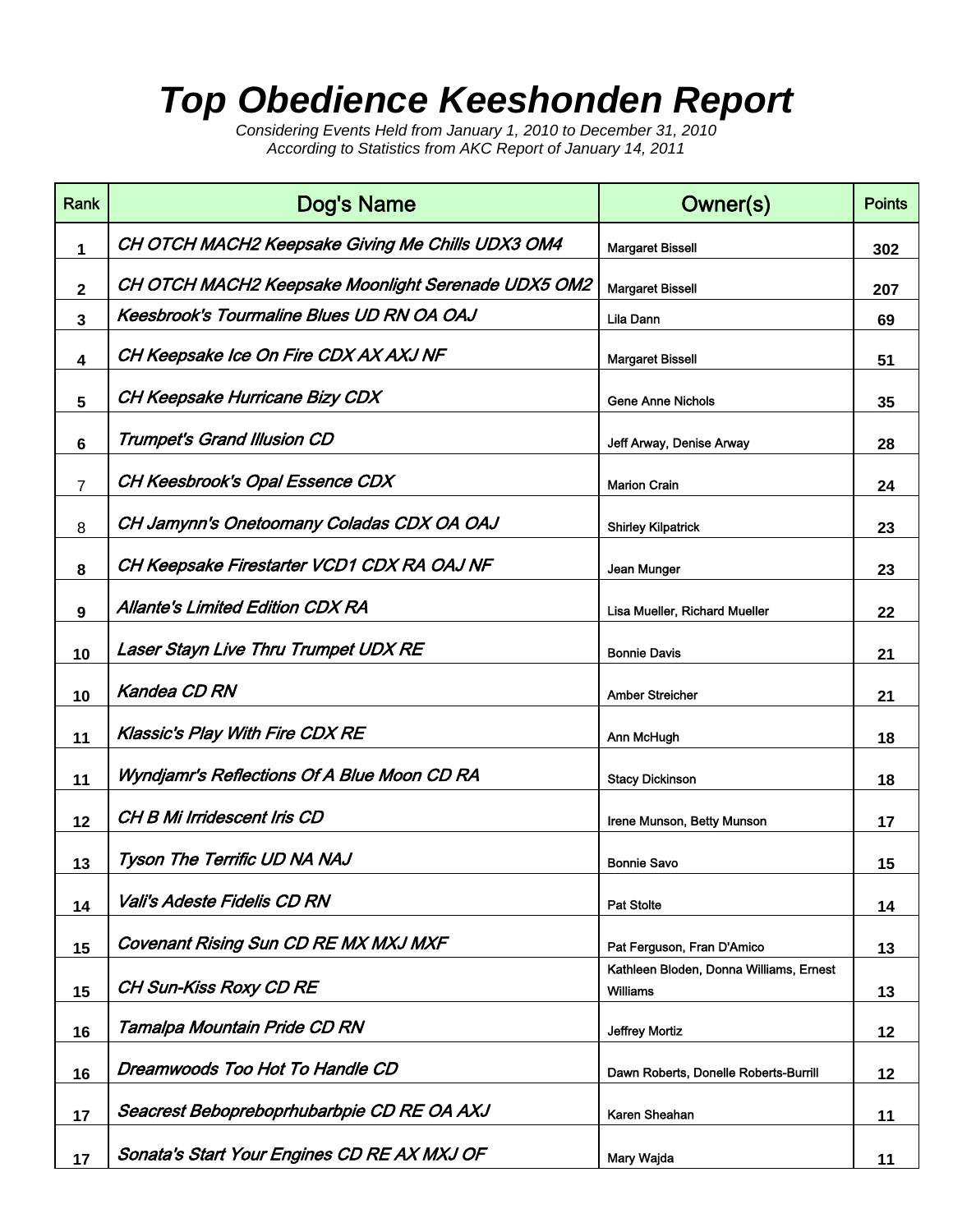|    |                                                         | Ronnie Leith, Jean Gauchat-Hargis,                          |                |
|----|---------------------------------------------------------|-------------------------------------------------------------|----------------|
| 17 | <b>Summerwind's Tagliatelli</b>                         | Joshua Hargis                                               | 11             |
| 17 | GCH CH Parrkees Perpetual Motion At Shoreline RE OA OAJ | Patricia Voyles, Tawn Sinclair, Eileen Parr                 | 11             |
| 18 | <b>CH Shoreline's Celebration CD RN</b>                 | Eileen Parr, James Parr, Tawn Sinclair                      | 10             |
| 19 | <b>Aklows Gaelin Blue CD RN</b>                         | Nicole Warren, Kathy Easter                                 | 8              |
| 20 | CH Keesbrook Celebrate The Magic UD                     | <b>Marion Crain</b>                                         | $\overline{7}$ |
| 20 | CH Shadowood's Kandi Kan Du CDX GN RAE                  | <b>Barbara Brown</b>                                        | $\overline{7}$ |
| 20 | CH Daimler's Moonlight Magic CDX RE OA OAJ OAP NJP NF   | Lois Albright                                               | $\overline{7}$ |
| 20 | <b>Nightwind Lighting Up A Storm</b>                    | <b>Brittany Bayne</b>                                       | 7              |
| 20 | Keedox High Flyer CD RA                                 | <b>Karen Squier</b>                                         | $\overline{7}$ |
| 20 | <b>CH Allante's Grand Larceny CD</b>                    | <b>Cynthia Tumiel</b>                                       | $\overline{7}$ |
| 20 | <b>Ruttkay Herbie The Love Bug CD</b>                   | Joan Hoffman, John Hoffman, Mae Evans                       | 7              |
| 20 | CH Baronwood's Quantum Leap CD                          | Gene Anne Nichols, Donna Smith                              | 7              |
| 21 | CH Twin Trees Teddy Grahams CD RA                       | Nikki Littleton, Rebecca Littleton, Karen<br>Evasuik        | 6              |
| 21 | <b>CH Shoreline Guinness For Barkee CD RE AX AXJ</b>    | Robyn McNutt, Blaine McNutt, Tawn<br><b>Sinclair</b>        | 6              |
| 21 | Masada Spinnakee's Silver Lexus CD                      | <b>Karen McNerney</b>                                       | 6              |
| 21 | <b>Sweet Pea's Molly RE</b>                             | Kathleen Ayala                                              | 6              |
| 22 | CH B Mi C I D CD                                        | Cindi Lauletta, Irene Munson                                | 5              |
| 22 | <b>CH Kemont's Highlander</b>                           | Laura Christensen, Jan Corrington                           | 5              |
| 22 | CH Kj's Oh I Wund-R-Y RN AX AXJ NF                      | <b>Emily Taggart</b>                                        | 5              |
| 23 | Star-Kee's Who Ray For Hollywood CD                     | Thomas Faubel, Kristine Faubel, Robin<br>Stark, Jimmy Kranz | 4              |
|    |                                                         |                                                             |                |
| 24 | Covenant High Priestess CD RA MX MXJ XF                 | Fran D'Amico, Pat Ferguson                                  | 3              |
| 25 | CH Daimler's Summer Adventure CDX RA AX MXJ OF          | Joy-Ann Pool                                                | $\mathbf{2}$   |
| 25 | <b>Kemont's Highland Lass RN NAJ</b>                    | Sharon Rehder                                               | $\mathbf 2$    |
| 25 | Imagine The Places You'LL Go CD RE                      | <b>Marilyn Cornelius</b>                                    | $\mathbf{2}$   |
| 25 | <b>Cinnakees I'M A Believer</b>                         | Cathy Cinnamon, Garry Cinnamon                              | $\mathbf{2}$   |